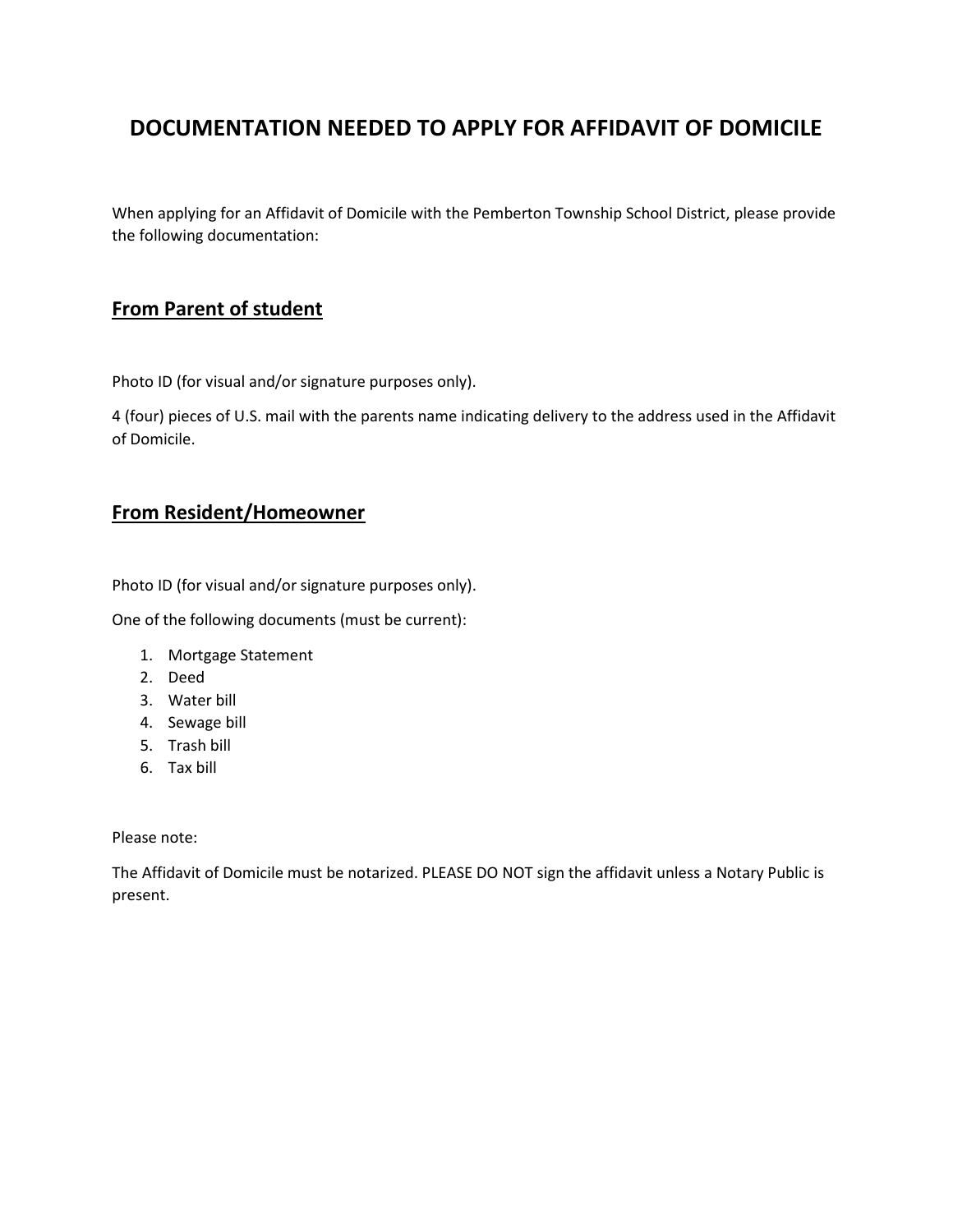Section C - AFFIDAVIT OF DOMICILE - Parent *Parent residing with resident of Pemberton Township*

#### STATE OF NEW JERSEY

ss. COUNTY OF BURLINGTON

Any initial determination of eligibility is subject to more thorough review and re-evaluation, and there is a potential for assessment of tuition in the event that an initially admitted applicant is later found to be ineligible. **Affidavits must be completed annually.**

|          | (Name of parent/guardian)                                       |                                                                                                                                                                                                                                                      |
|----------|-----------------------------------------------------------------|------------------------------------------------------------------------------------------------------------------------------------------------------------------------------------------------------------------------------------------------------|
| Address: |                                                                 |                                                                                                                                                                                                                                                      |
|          |                                                                 | Please list and provide 4 forms of proof to demonstrate you are residing at this address:                                                                                                                                                            |
|          | for school attendance? ______________ (please provide document) | <u> 1989 - Jan James James, martin de ferror estatubat eta errora (h. 1989).</u><br>Is there a court order or written agreement between the parents designating residency or the district                                                            |
|          |                                                                 | Does the student reside with one parent for the entire year?                                                                                                                                                                                         |
|          |                                                                 | If not, for what portion of time does the student reside with each parent and at what addresses?                                                                                                                                                     |
|          |                                                                 | If the student lives with both parents on an equal-time, alternating week/month or other similar<br>to the contribution of contract the construction of the contraction of the contract $\alpha$ of $\alpha$ and $\epsilon^{\text{th}}$ construction |

basis, with which parent did the student reside on the last school day prior to October  $16<sup>th</sup>$  preceding the date of this application?

- 1. Pursuant to N.J.S.A. 1 8A:38-1, any person who fraudulently allows a child of another person to use his or her residence commits a disorderly person offense.
- 2. Any false statements, answers, or declarations contained in this Affidavit may subject me to criminal prosecution for the crime of false swearing in violation of N.J.S.A. 2C:28-2.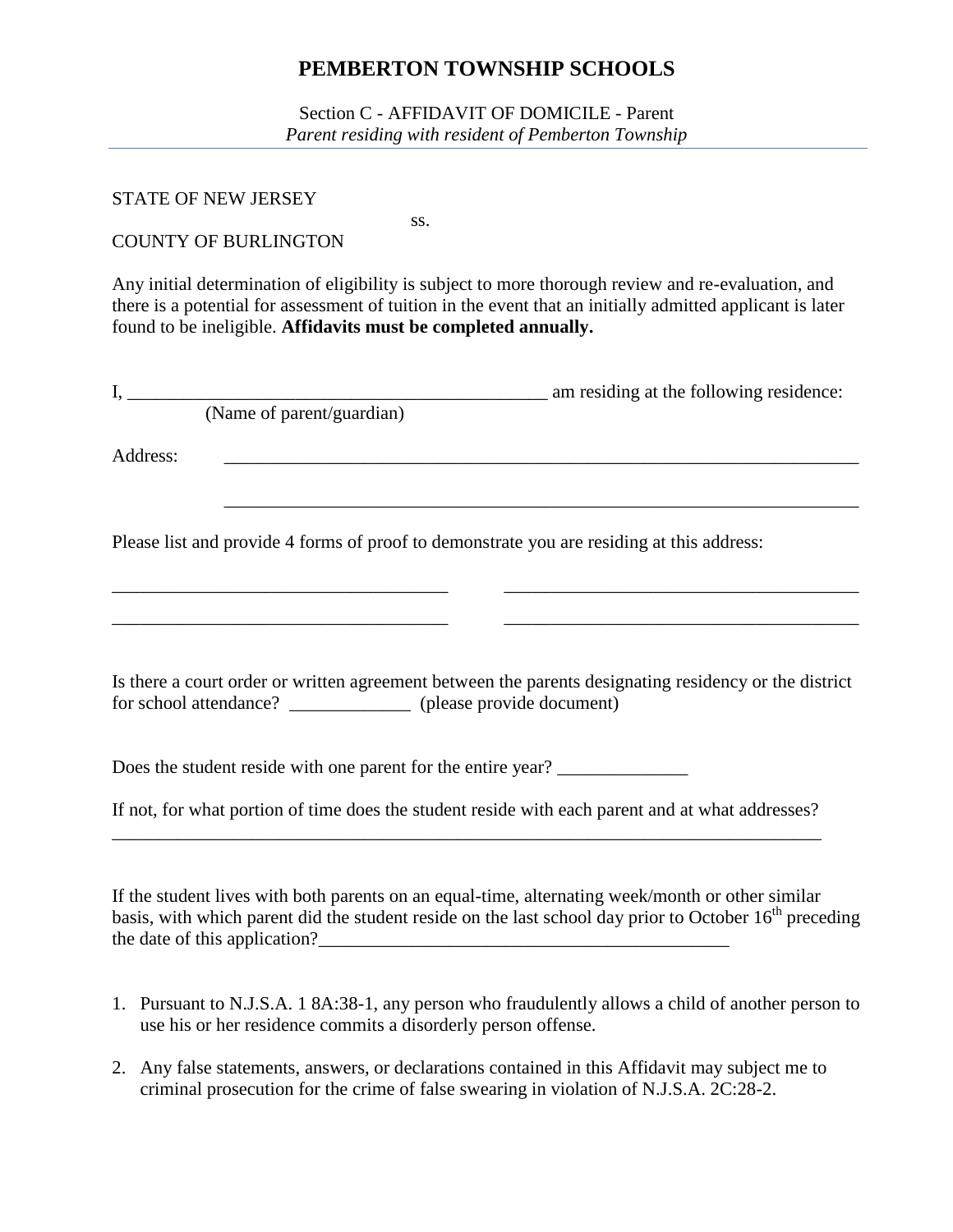Section C - AFFIDAVIT OF DOMICILE - Parent *Parent residing with resident of Pemberton Township*

3. I understand that if any of the statements in this Affidavit change, I am required to notify the PEMBERTON TOWNSHIP SCHOOLS immediately.

| Applicant/Guardian                         | Date |  |
|--------------------------------------------|------|--|
| Sworn and subscribed to me                 |      |  |
| A Notary Public of the State of New Jersey |      |  |
|                                            |      |  |

Signature of Notary

\_\_\_\_\_\_\_\_\_\_\_\_\_\_\_\_\_\_\_\_\_\_\_\_\_\_\_\_\_\_\_\_\_\_\_\_\_\_\_\_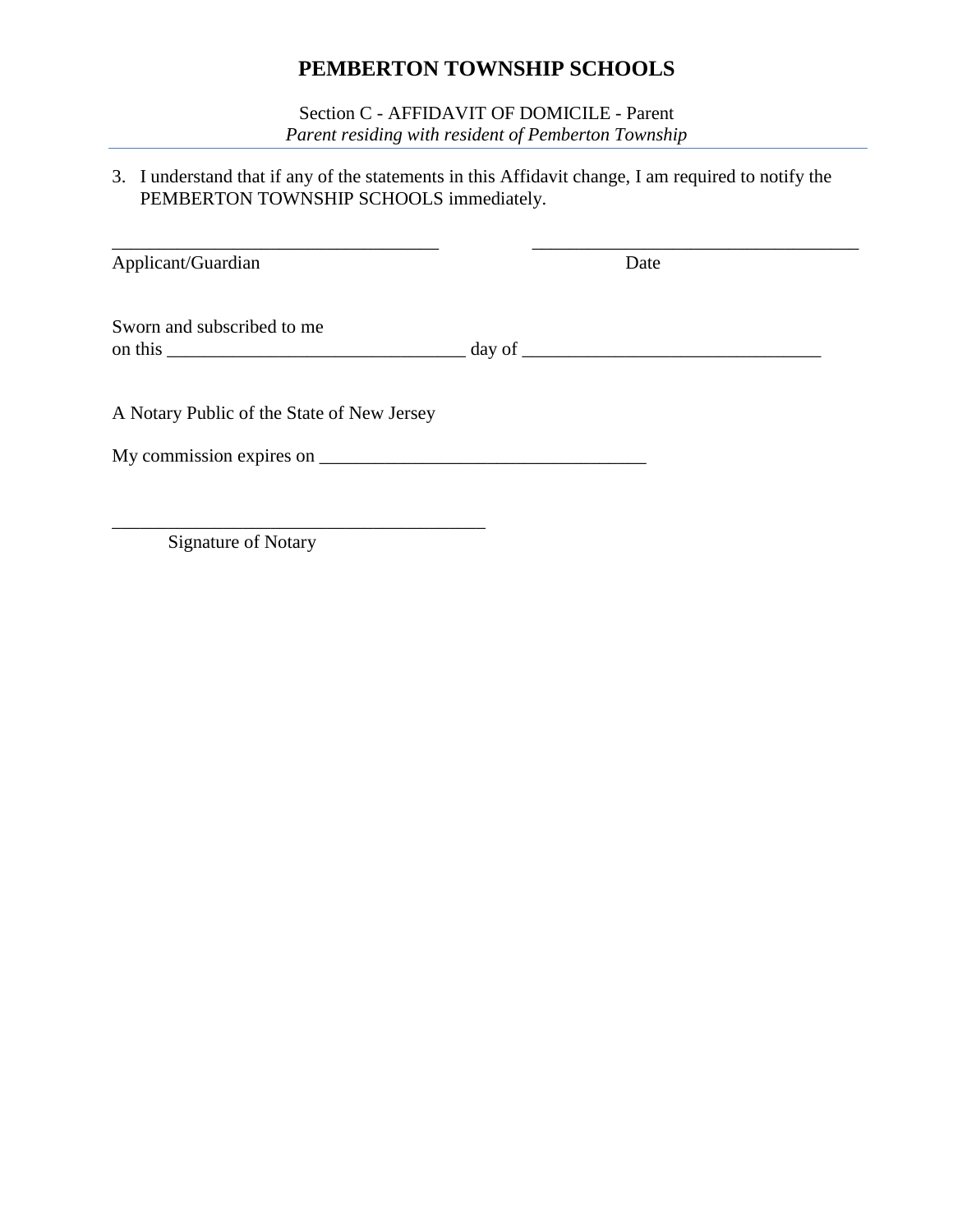Section C - AFFIDAVIT OF DOMICILE - Resident *Parent residing with resident of Pemberton Township*

STATE OF NEW JERSEY

ss.

COUNTY OF BURLINGTON

To: The Pemberton School District Board of Education

Any initial determination of eligibility is subject to more thorough review and re-evaluation, and there is a potential for assessment of tuition in the event that an initially admitted applicant is later found to be ineligible. **Affidavits must be updated annually.**

I, the swear under oath to the following:

- I am the owner/renter of the dwelling located at:
- The following person (adults and children) are living at the above address:

\_\_\_\_\_\_\_\_\_\_\_\_\_\_\_\_\_\_\_\_\_\_\_\_\_\_\_\_\_\_\_\_\_\_\_\_\_\_\_\_\_\_\_\_\_\_\_\_\_\_\_\_\_\_\_\_\_\_\_\_\_\_\_\_\_\_\_\_\_\_

\_\_\_\_\_\_\_\_\_\_\_\_\_\_\_\_\_\_\_\_\_\_\_\_\_\_\_\_\_\_\_\_\_ \_\_\_\_\_\_\_\_\_\_\_\_\_\_\_\_\_\_\_\_\_\_\_\_\_\_\_\_\_\_\_\_\_\_\_\_ \_\_\_\_\_\_\_\_\_\_\_\_\_\_\_\_\_\_\_\_\_\_\_\_\_\_\_\_\_\_\_\_\_ \_\_\_\_\_\_\_\_\_\_\_\_\_\_\_\_\_\_\_\_\_\_\_\_\_\_\_\_\_\_\_\_\_\_\_\_ \_\_\_\_\_\_\_\_\_\_\_\_\_\_\_\_\_\_\_\_\_\_\_\_\_\_\_\_\_\_\_\_\_ \_\_\_\_\_\_\_\_\_\_\_\_\_\_\_\_\_\_\_\_\_\_\_\_\_\_\_\_\_\_\_\_\_\_\_\_ Phone Number I can be reached at: \_\_\_\_\_\_\_\_\_\_\_\_\_\_\_\_\_\_\_\_\_\_\_\_\_\_\_\_\_\_\_\_\_\_\_\_\_\_\_\_\_

- 1. Is the child residing with you solely for the purpose of receiving a free public education in the PEMBERTON TOWNSHIP SCHOOLS? YES  $\square$  NO  $\square$
- 2. Pursuant to N.J.S.A. 1 8A:38-1, any person who fraudulently allows a child of another person to use his or her residence and is not the primary financial support of that child and any person who fraudulently claims to have given up custody of his or her child to a person in another district commits a disorderly person offense.
- 3. Any false statements, answers, or declarations contained in this Affidavit may subject me to criminal prosecution for the crime of false swearing in violation of N.J.S.A. 2C:28-2.
- 4. I understand that if any of the statements in this Affidavit change, I am required to notify the PEMBERTON TOWNSHIP SCHOOLS immediately.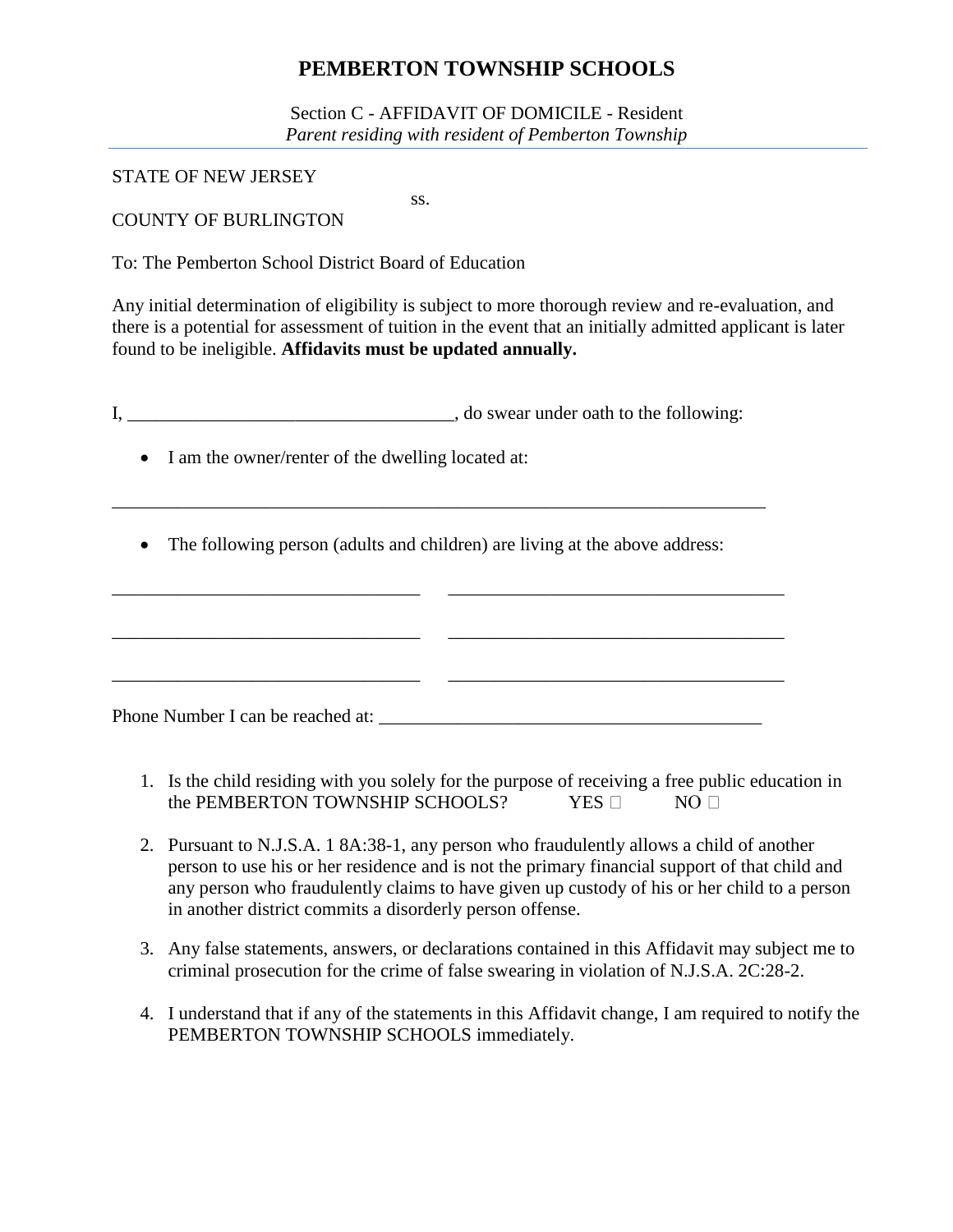Section C - AFFIDAVIT OF DOMICILE - Resident *Parent residing with resident of Pemberton Township*

I hereby declare that all answers, statements and declarations set forth in this Affidavit are true.

| Owner/Renter                                                   | Date |  |
|----------------------------------------------------------------|------|--|
| Sworn and subscribed to me                                     |      |  |
|                                                                |      |  |
| A Notary Public of the State of New Jersey                     |      |  |
|                                                                |      |  |
| $C_{\text{max}}$ $\sim$ $C_{\text{N}}$ $\sim$ $C_{\text{max}}$ |      |  |

Signature of Notary